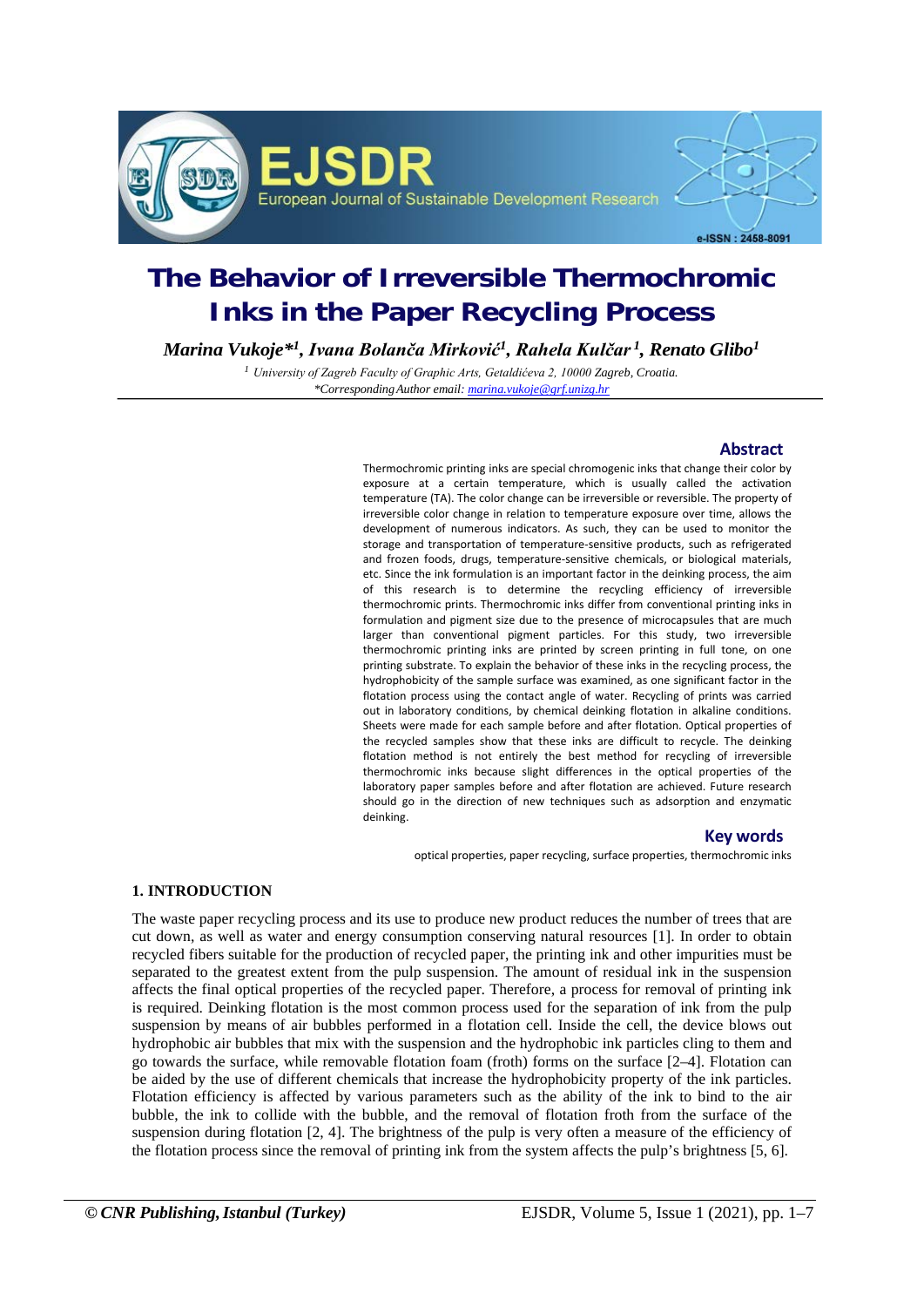Smart materials are often discussed as materials that feel some stimulus from the external environment and create a useful response. Perhaps it is better to think of the answer, often called "smart behavior", which occurs when the environment reacts in a useful and reliable way, without affecting the material itself. Thermochromism is the specific ability of a substance, atomic group, or material to change its optical state. Materials that, within their complex structure, have a dynamic mechanism of color change due to the change in temperature that affects the complex formation, introduce an innovation to the market while offering improved product information transfer. Thermochromic mechanisms are divided according to the criterion of duration into reversible (multiple and temporary color change) and irreversible (single and permanent color change). Thermochromism in the printing industry is widely used precisely because of the new channel of information communication to the end user. Therefore, the thermochromic mechanism finds its benefits in terms of smart packaging, security printing, a multitude of promotional and marketing visuals. Thermochromic inks are composed of thermochromic pigments and vehicle. Thermochromic pigments are mainly encapsulated leuco dye-developer-solvent systems. Leuco dyes are colorless or weakly colored compounds which in reaction with a developer transform into a colored state [7].

Nowadays, more and more products on the market, precisely because of their competitiveness, strive to develop new functional properties that will attract consumers. Each new formulation will have a different effect on the environment, so it is necessary to determine the environmental impact of all new components, *i.e.* materials [8]. When it comes to reversible thermochromic printing inks, the research on their potential environmental and safety risks are limited. Thermochromic offset printing inks are very difficult to recycle by means of chemical deinking flotation method, while biodegradability studies showed that polymerized ink vehicle (vegetable oil + resin) in thermochromic offset ink is more stable than the polymer resin present in UV curable screen printing thermochromic ink (polyurethane acrylate) [9–11]. Additionally, another potential problem with thermochromic inks is the presence of bisphenol A (BPA) as one of the main compounds and its potential migration from the surface of the thermochromic print to artificial sweat solutions [12, 13], as well as the presence of BPA recycled paper made from thermochromic prints [14].

Thus, the aim of this study is to examine the possibility of thermochromic irreversible ink recycling and ink behavior in recycling process.

## **2. EXPERIMENTAL PART**

## *2.1. Materials*

In the preparation of experiment, two irreversible thermochromic printing inks were used, Kromagen Magenta MB60-NH (hereinafter 60MG), with an activation temperature of 60° C, and Termosil Red 75/80 (hereinafter 120MG) with an activation temperature of 75-80° C. Both printing inks were screen printed using semi-automatic screen-printing device (Holzschuher K.G., Wuppertal), employing 62/64 mesh for 60MG thermochromic ink, and 120 mesh for 120MG TC ink, on uncoated paper (120 g/m<sup>2</sup>). All prints were made in full tone. The printing inks when exposed to activation temperature change color permanently, 60MG changes color from light pink to purple, while 120MG changes color from colorless to magenta.

#### *2.2. Methods*

#### *2.2.1. Evaluation of surface wettability*

The evaluation of surface wettability of paper and prints (inactivated and activated) were carried out by water contact angle measurements on DataPhysics OCA 30 Goniometer, using the Sessile Drop method. Measurements were performed at room temperature  $23.0 \pm 0.2$ °C. The volume of water droplet was 1 µl. Contact angle was captured by CCD camera and measured 1–2 s after the droplet was formed. Average values of ten drops on different places of the same sample were taken and presented as mean±SD.

#### *2.2.2. Paper recycling process*

Printed paper samples were recycled by means of chemical deinking flotation under laboratory conditions defined by standard procedures described in ISO 21993:2020 [15], as presented in [Figure 1.](#page-2-0) Unprinted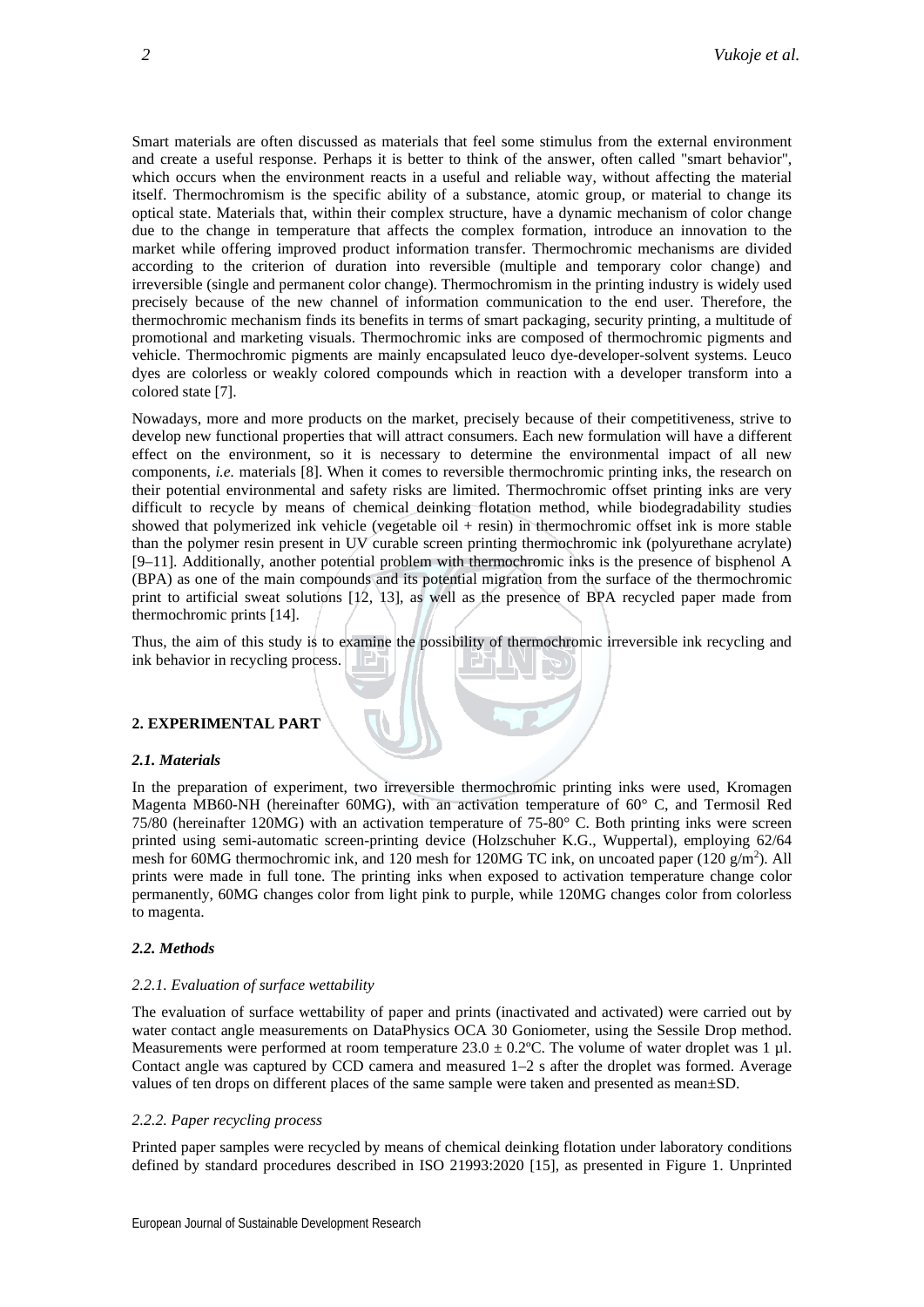paper and irreversible thermochromic prints were disintegrated in Enrico Toniolo disintegrator, while the flotation process was performed in the laboratory flotation cell. A certain amount of pulp suspension was separated after disintegration process before flotation (BF) and after flotation process (F) to prepare laboratory sheets of  $45 \text{ g/m}^2$ , using automatic sheet-forming device Rapid-Köthen Sheet, PTI.



*Figure 1.Shematic view of samples recycling process*

## <span id="page-2-0"></span>*2.2.3. Deinkability evaluation*

The efficiency of recycling process was evaluated by measuring optical properties of laboratory handsheets made from undeinked pulp (BF) and deinked pulp (F). Evaluation of optical parameters was conducted according to standard methods: ISO Brightness (ISO 2470), CIE whiteness and colorimetric properties (ISO 11475) and ISO Opacity (ISO 2471) using Technydine Colour Touch 2 Spectrophotometer.

## **3. RESULTS AND DISCUSSION**

In order to explain the behavior of the irreversible TC inks used in paper recycling, surface wettability of prints was determined. The contact angle of the water droplet on the substrate surface greater than 90° indicates that the substrate surface is hydrophobic while contact angle smaller than 90° indicates that surface is hydrophilic. Surface hydrophobicity can play a significant role in the deinking flotation process i.e., hydrophobic particles should be easier to remove from the pulp suspension.

The results of the contact angle measurements show that the unprinted paper substrate and the 120MG prints in the activated and inactivated state are hydrophobic (the water contact angle is greater than 90°) (Table 1). The results of the 60MG sample show that in the activated and inactivated state the print surface is hydrophilic with a water contact angle smaller than 90°. It is possible that this phenomenon occurs because the thermochromic inks composition. The components in printing ink binder can contain compounds with functional groups which give hydrophilic/hydrophobic character of the print. For example, vegetable oil in which the ester groups are present increase the hydrophilic character of the prints [16].

|                    | Unprinted<br>substrate | 60MG | 60MG <sub>activated</sub>                                            | 120MG | 120MG <sub>activated</sub> |
|--------------------|------------------------|------|----------------------------------------------------------------------|-------|----------------------------|
| $\theta$ / $\circ$ | $96.65 + 1.03$         |      | $85.3 \pm 1.07$ $86.51 \pm 1.37$ $112.02 \pm 1.14$ $103.39 \pm 0.67$ |       |                            |

*Table 1. Contact angle (θ) of unprinted paper and thermochromic printed surfaces*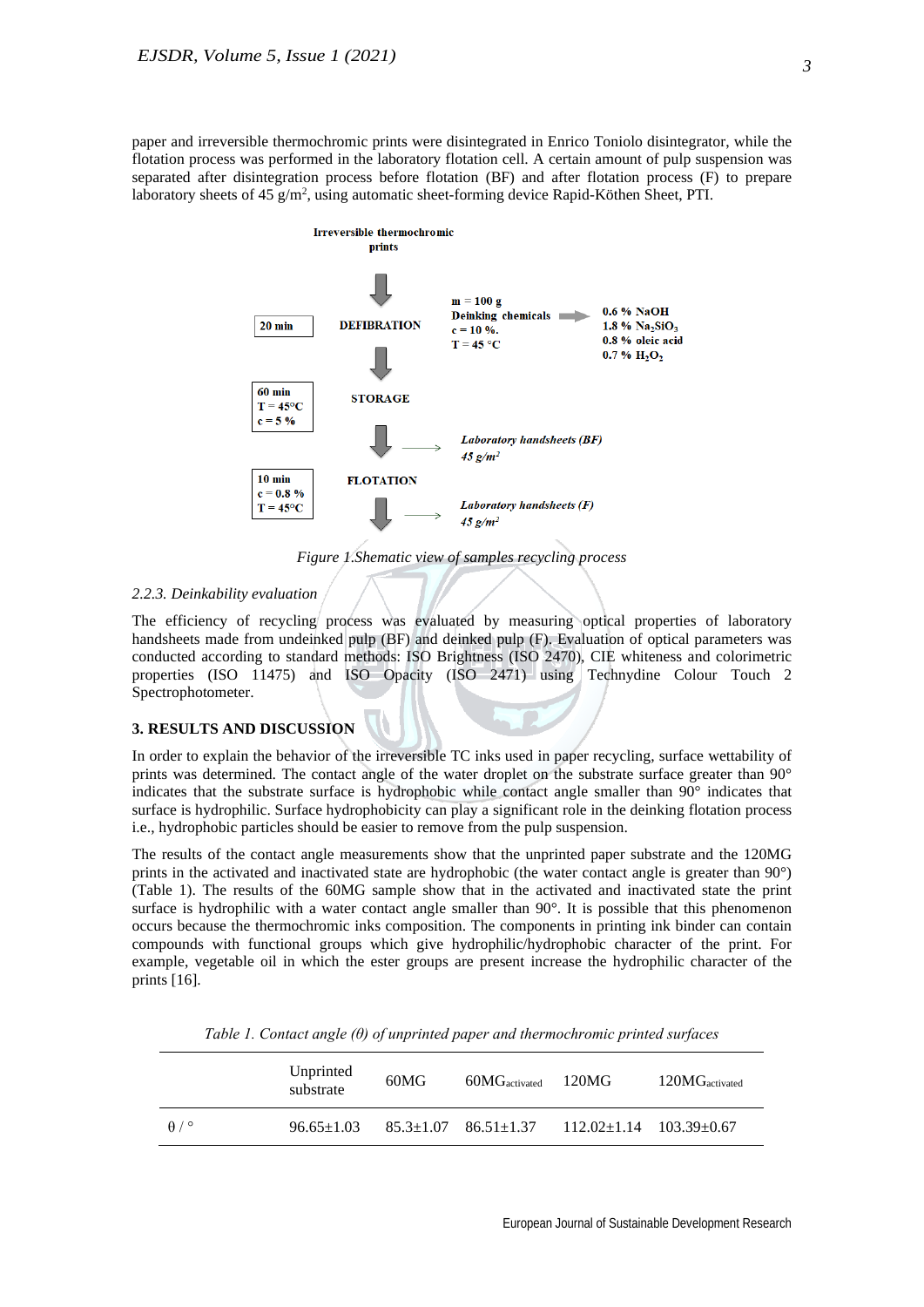To determine the efficiency of the recycling process, laboratory paper handsheets  $(45g/m<sup>2</sup>)$  made before (BF) and after flotation (F) process were examined for their optical properties in the terms of ISO Brightness, CIE whiteness, colorimetric properties and ISO Opacity.



*Figure 2. ISO Brightness of recycled fibres*

The ISO brightness values of all samples are quite the same (Figure 2), with the highest value for the samples made of unprinted paper (93%), and followed by the samples made from 120MG (92%) and the lowest for the 60MG sample (91%). The flotation process had no effect on the ISO brightness change for all samples (Figure 2). The lowest ISO brightness value is obtained for the 60MG sample, probably due to the hydrophilicity of the printed surface (Table 1).

The values of the colorimetric parameter  $a^*$  (Figure 3) are highest for paper samples obtained by recycling of irreversible 120MG thermochromic prints, followed by recycled papers made from 60MG. The values on these samples are higher before flotation, which means that the ink particles are partially removed by flotation. A value of  $a^*$  indicates a shift to the red area, indicating a slight coloration of the laboratory paper handsheets. Although the higher hydrophilicity of the 60MG thermochromic print surface was expected to result in a higher ink residue in the pulp suspension, this was not obtained in this study. The value of the colorimetric parameter *a\** indicates that the more hydrophobic TC ink (120MG) remained in higher share in the pulp, while the hydrophilic TC ink showed lower *a\** value, i.e., has smaller residue in pulp suspension.

The results of the colorimetric parameter *b\** (Figure 4) for the recycled paper (before and after flotation process) made from unprinted paper and 120MG thermochromic prints are quite the same, i.e., the flotation process does not affect the *b\** values. The results of the paper obtained by recycling the samples printed with thermochromic ink 60MG show the lowest values of *b\**, which indicates a smaller shift to the blue area compared to other tested samples.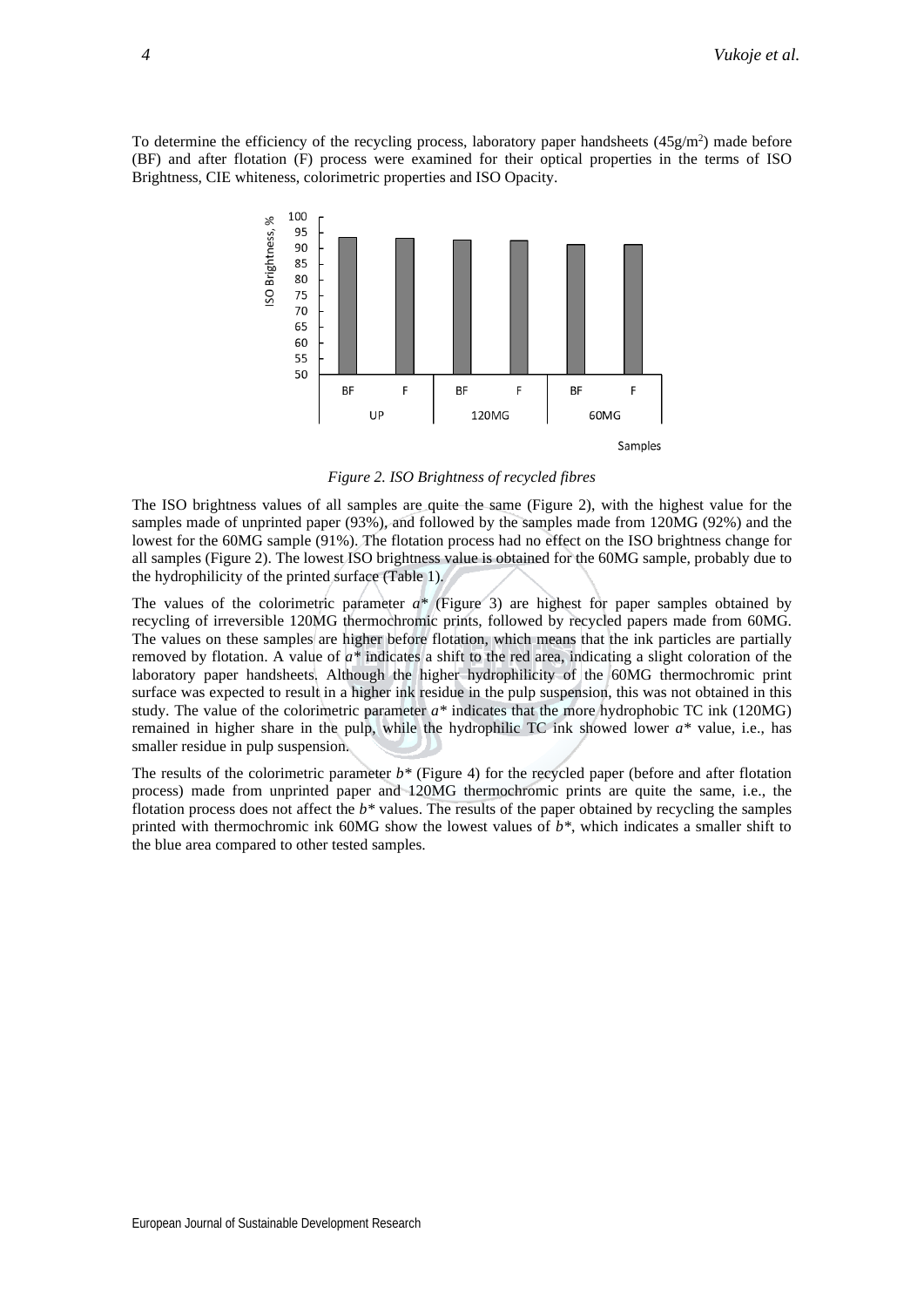

*Figure 3. Colorimetric parameter CIE a\* of recycled fibers*



Larger changes in CIE whiteness values occur after flotation in all samples (Figure 5), but these changes are very small. For recycled papers made from unprinted paper samples, the whiteness value before and after flotation is almost identical.



*Figure 5. CIE Whiteness values of recycled fibers depending*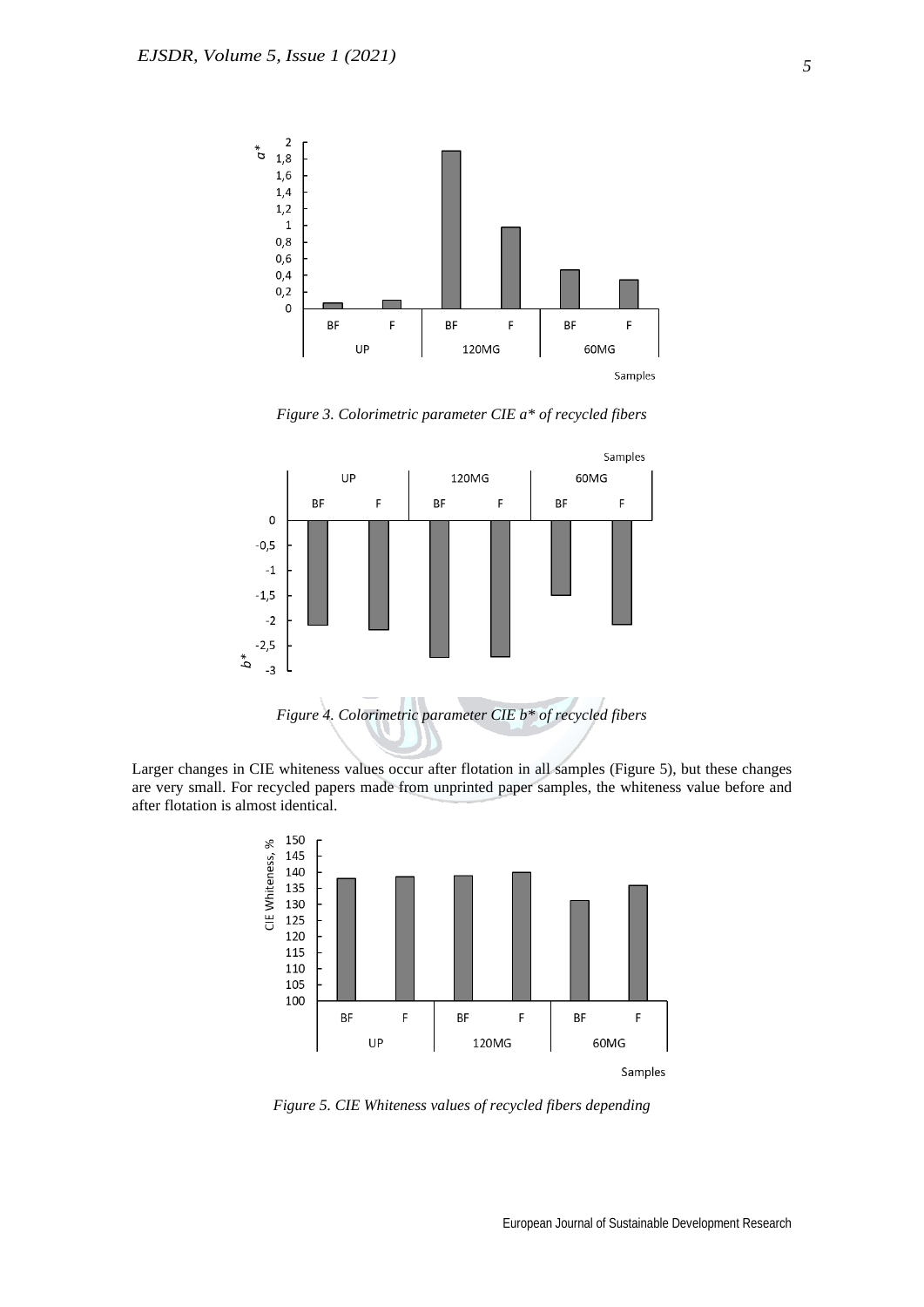

*Figure 6. ISO opacity of recycled fibers*

The opacity values of all samples are approximately the same (Figure 6). The results show that flotation process causes the loss of the fillers in the paper and the loss of them reduces the paper opacity. In samples obtained by recycling of unprinted paper, a decrease in opacity after flotation by about 1.37% is visible, while in samples obtained by recycling irreversible TC prints, a decrease in opacity is about 3.38% for 120MG and 2.95% for the 60MG sample, respectively. From this it could be concluded that the TC ink itself contributes to the loss of fillers, i.e., in some way it probably causes the filler particles to stick together resulting in higher removal in the flotation foam.

## **4. CONCLUSIONS**

Despite the fact that the consumption of these kinds of printing inks is still limited, due to a Precautionary Principle it is necessar to examine thir possible impact on paper recycling process. The results of the optical properties of the recycled laboratory paper show that used irreversible thermochromic inks are difficult to recycle, although some changes were obtained by flotation, but the differences obtained are insignificant, i.e., very small. In addition, the flotation process reduces the opacity of recycled paper because flotation causes the removal of the fillers that serves as a substitute between cellulose fibers and paper. In addition, it can be assumed that a loss of optical brighteners occurred as well, especially in the TC ink sample which shows more hydrophilic character of the print surface. The deinking flotation method is not entirely the best method for recycling of irreversible thermochromic prints because slight differences in the optical properties of the recycled laboratory paper (obtained before and after flotation) are achieved. In addition, the colorimetric parameters indicate a slight coloration of the sheets of paper which may point to the release of colorants into the pulp suspension. Future research should be focused on new processes and/or chemicals research, such as adsorption or enzymatic deinking, which in other studies have proven to be successful methods for removal of poorly deinkable inks like water-based inks.

## **CONFLICT OF INTEREST STATEMENT**

"The authors declare that there is no conflict of interest".

## **REFERENCES**

- [1]. E. Bobu, A. Iosip, and F. Ciolacu, "Potential benefits of recovered paper sorting by advanced technology," Cellul. Chem. Technol., vol. 44, no. 10, pp. 461–471, 2010.
- [2]. A. Faul, "Quality requirements in graphic paper recycling," Cellul. Chem. Technol., vol. 44, no. 10, pp. 451–460, 2010.
- [3]. C. Jiang and J. Ma, "De-Inking of Waste Paper : Flotation," Enzym. Deinking Technol., vol. 1, no. 3, pp. 2537–2544, 2000.
- [4]. M. Vukoje and M. Rožić, "Various valorisation routes of paper intended for recycling A Review," Cellul. Chem. Technol., vol. 52, no. 7–8, pp. 515–541, 2018.